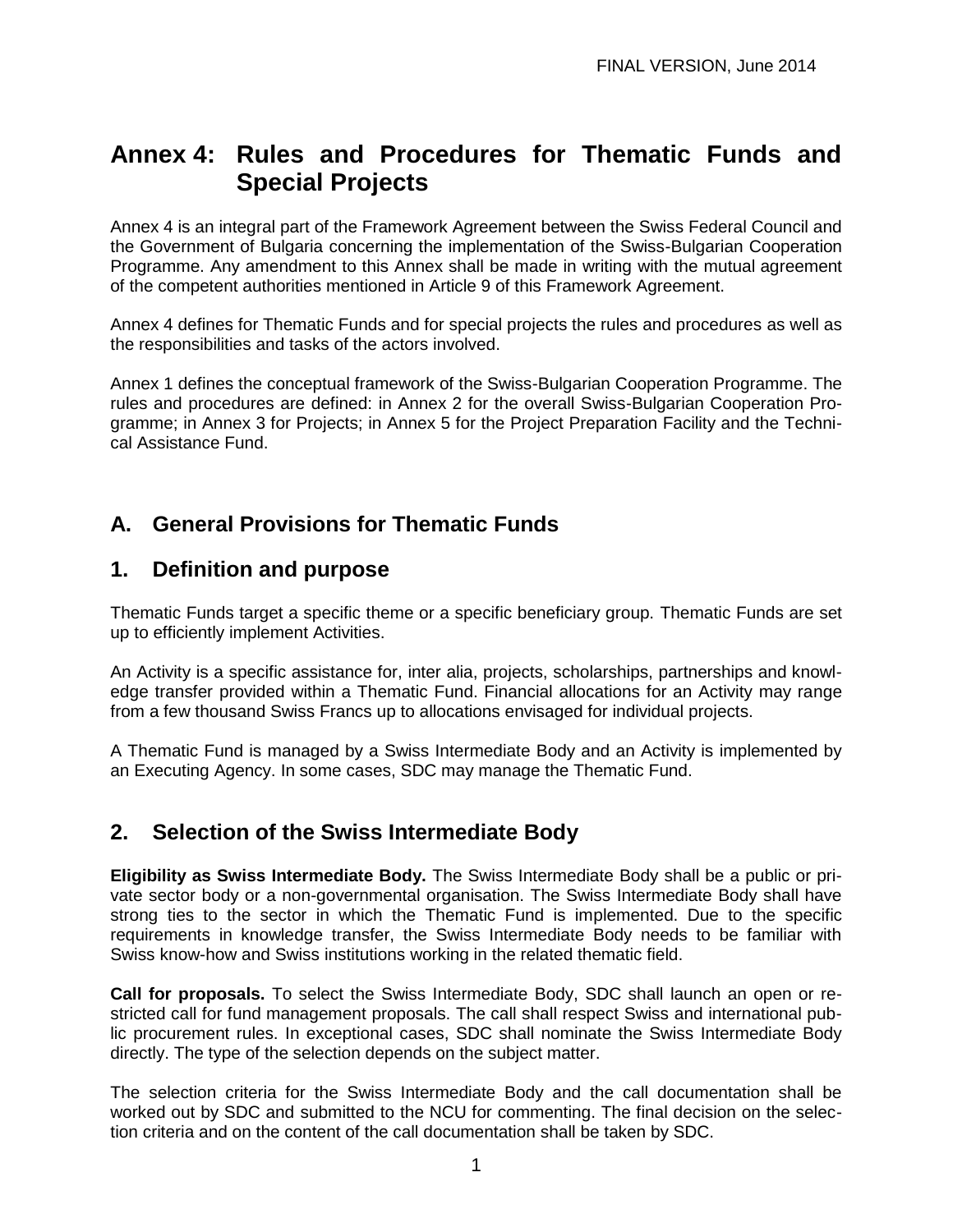**Proposal evaluation and decision.** The proposal evaluation shall be done by an independent expert mandated by SDC, a member of the NCU and a member of SDC. The evaluation results shall be discussed between SDC, the NCU and – if previously agreed upon – the line ministry in charge of the subject matter. The final decision shall be taken by SDC.

**Timing.** Calls for proposals shall be launched within 6 months after the signing of this Framework Agreement. The final decision on the Swiss Intermediate Body shall be taken not later than 12 months after the signing of this Framework Agreement.

## **3. Thematic Fund Agreement**

**Preparation.** For each Thematic Fund, the Parties shall conclude a Thematic Fund Agreement. This agreement shall be prepared by SDC.

**Content.** The Thematic Fund Agreement shall include inter alia:

- Objectives of the Thematic Fund;
- Organisational structure, responsibilities and tasks;
- Thematic Fund management procedures including procedures for the assessment and selection of Activities;
- Activities already identified for implementation;
- Co-financing rules, co-financing sources and procedures;
- Implementation schedule;
- Budget and financial planning including management costs;
- Disbursement and audit procedures;
- Monitoring and steering procedures including the set-up of a steering and Activity approval committee;
- Reporting;
- Publicity.

**Signing.** The Thematic Fund Agreement shall be signed by the NCU, the line ministry/institution in charge of the subject matter – if previously agreed upon – and SDC or the Swiss Embassy. The signing of the Thematic Fund Agreement is not a prerequisite for the process of selecting the Swiss Intermediate Body.

#### **4. Mandate Agreement**

SDC shall conclude with the Swiss Intermediate Body a Mandate Agreement for the implementation of a Thematic Fund. The Mandate Agreement shall take into account the provisions of the Thematic Fund Agreement and shall spell out, inter alia, procedures on Activity selection, Activity implementation, disbursements, financial audit, monitoring, steering, reporting, review and evaluation.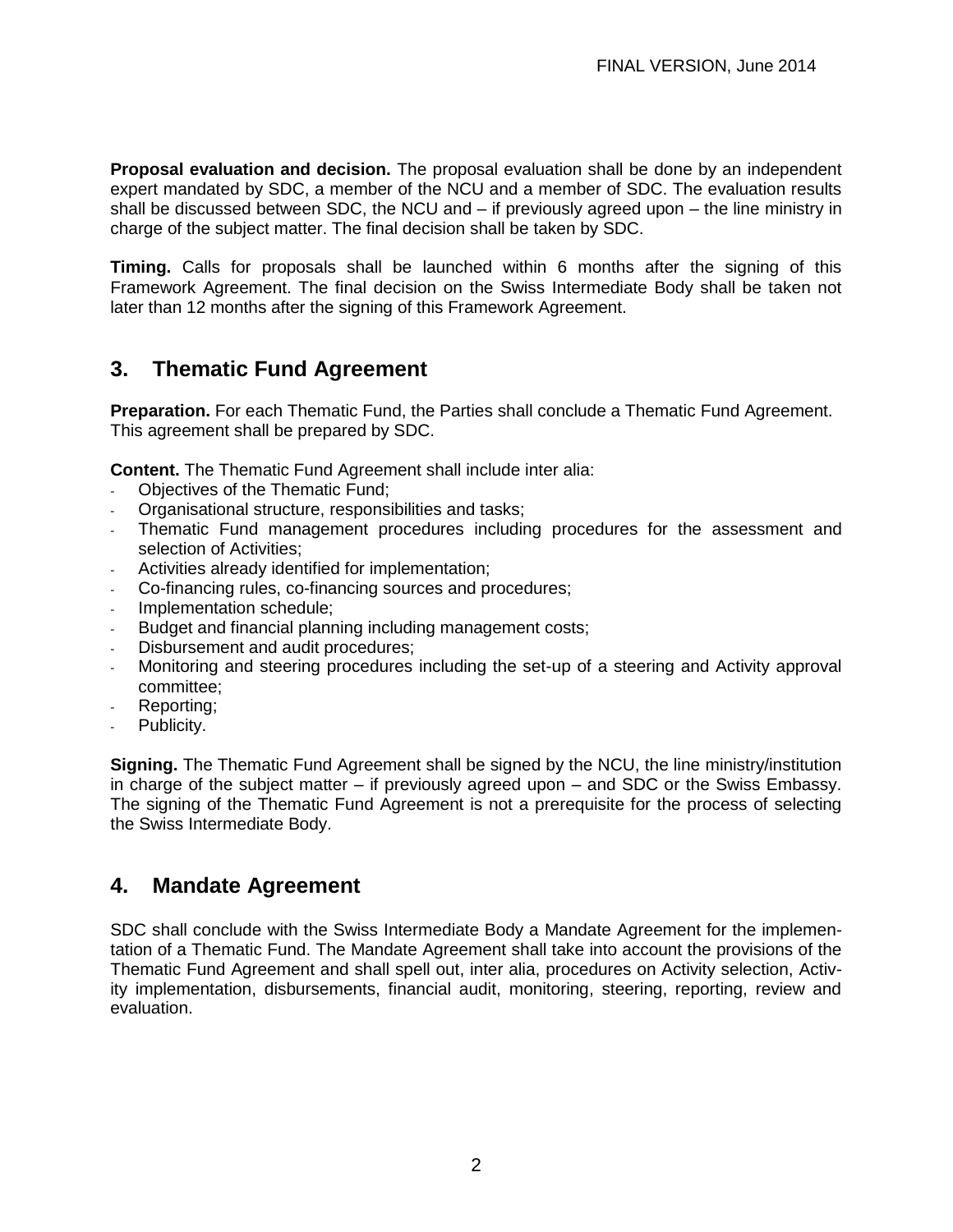## **5. Activity selection and approval**

**Composition of the Activity portfolio.** The Activity portfolio may include: Activities retained in this Framework Agreement; Activities proposed by Bulgaria or by Switzerland in a later stage; and Activities identified on the basis of a call.

**Criteria for Activity selection.** Criteria for the selection of Activities shall take into account inter alia: the common interest of the Parties; the possibility to transfer Swiss knowledge and experience; institutional partnerships between Bulgarian and Swiss actors; potential for networking; specific niches for the Swiss Contribution; innovation and visibility. The financing of equipment and/or infrastructure shall be limited to the extent to which it is required to support capacity building and institutional strengthening objectives.

**Proposal and approval for Activities financed by a block grant.** Activities financed by a block grant shall be submitted to the Swiss Intermediate Body. Each Activity shall be:

- assessed by the Swiss Intermediate Body;
- rejected or approved by a Steering or Selection Committee.

SDC will be represented in the Steering or Selection committee and will have the right of objection on Activity approval.

**Proposal for and approval of Activities in the form of projects not financed by a block grant.** Activity proposals in the form of projects not financed by a block grant shall follow a two loop approval procedure. First, the Executing Agency shall submit the project outline to the Swiss Intermediate Body. The project outline shall be:

- assessed by the Swiss Intermediate Body and agreed with the NCU;
- proposed by the Steering or Selection Committee to SDC for rejection or approval;
- rejected or approved by SDC.

Once the project outline has been approved, the Executing Agency shall submit a final project proposal with detailed and complete project documentation. The assessment and approval of the final project proposal shall follow the same procedure as applied for the project outline.

Upon request of the Executing Agency, a project preparation support may be granted. The request needs to be submitted with the project outline.

SDC will be represented in the Steering or Selection committee.

**Activity agreement.** For each Activity, the Swiss Intermediate Body shall establish an activity agreement.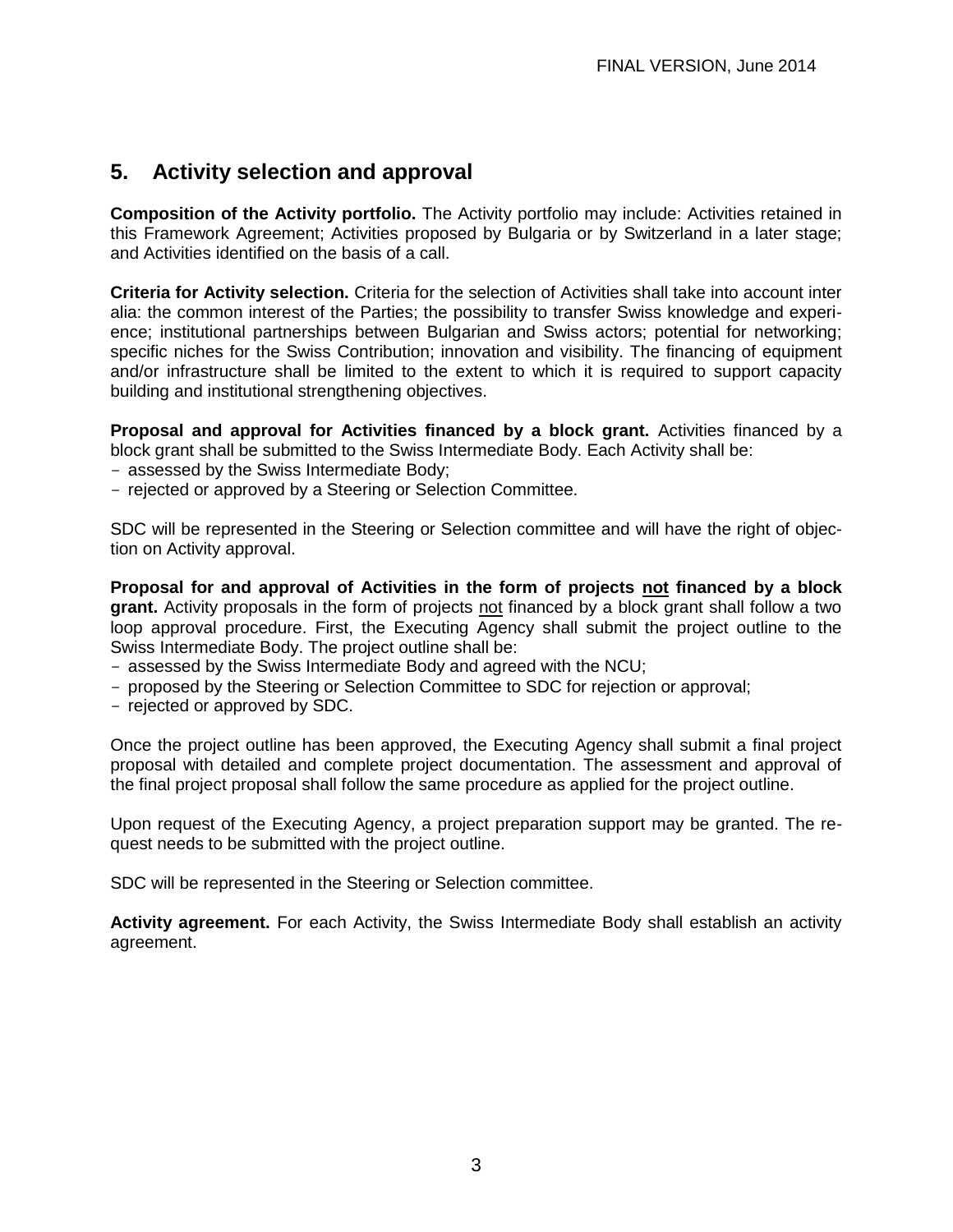## **6. Flow of funds, advance payments and audits**

**Flow of funds.** The Swiss Intermediate Body shall open a bank account. All payments of SDC shall be made directly to this bank account. All payments from the Swiss Intermediate Body directly to the Executing Agency shall be made from this bank account.

**Advance Payments.** SDC shall provide working capital advances to the Swiss Intermediate Body. A prerequisite for payments is the approval by SDC of respective progress reports.

Advance payments to the Executing Agencies by the Swiss Intermediate Body – in particular to non-governmental organisations and institutional partners – shall be decided on a case by case basis, depending on the financial capacity of the Executing Agency as well as on the rate of cofinancing provided. Advance payments shall be proposed by the Swiss Intermediate Body and decided by SDC.

**Audit.** Financial audits shall be carried out by an international audit organisation as specified in the Thematic Fund Agreement. The audit reports shall be transmitted to SDC and forwarded by SDC to the NCU.

Depending on the structure of the Thematic Funds, the Audit Authority can perform specific audits, at the request of SDC or the Swiss Intermediate Body, which must nominate the public institutions to be audited and the thematic approach and objectives of the audits. Audits will be established only after projects have been approved. Moreover, the selection of projects to be audited will entirely be SDC or the Swiss Intermediate Body's decision.

Alleged cases of irregularities shall be investigated by SDC in cooperation with the NCU.

# **7. Monitoring, Steering and Reporting**

**Monitoring.** Monitoring shall take place at the level of the entire Thematic Fund and at the Activity level. SDC shall ensure monitoring at the level of the entire fund. The Swiss Intermediate Body shall be responsible for monitoring at the level of the Activities.

**Steering.** A Steering Committee shall be established for each Thematic Fund. The Steering Committee shall provide guidance on strategic matters and shall recommend Activities for approval by SDC. Selection criteria for Activities shall be specified in the Thematic Fund Agreement.

**Reporting.** The reporting shall include the interim reporting as supporting evidence for the payment claims, the annual reporting and the completion reporting. On the level of the entire Thematic Fund, reporting shall be done by the Swiss Intermediate Body and shall be addressed to SDC. At the level of Activities, the Executing Agencies shall be responsible for reporting. Reports shall be addressed to the Swiss Intermediate Body.

Annual reports on Thematic Funds shall include a financial statement on commitments and disbursements. They shall be provided to the NCU two months prior to the annual meeting.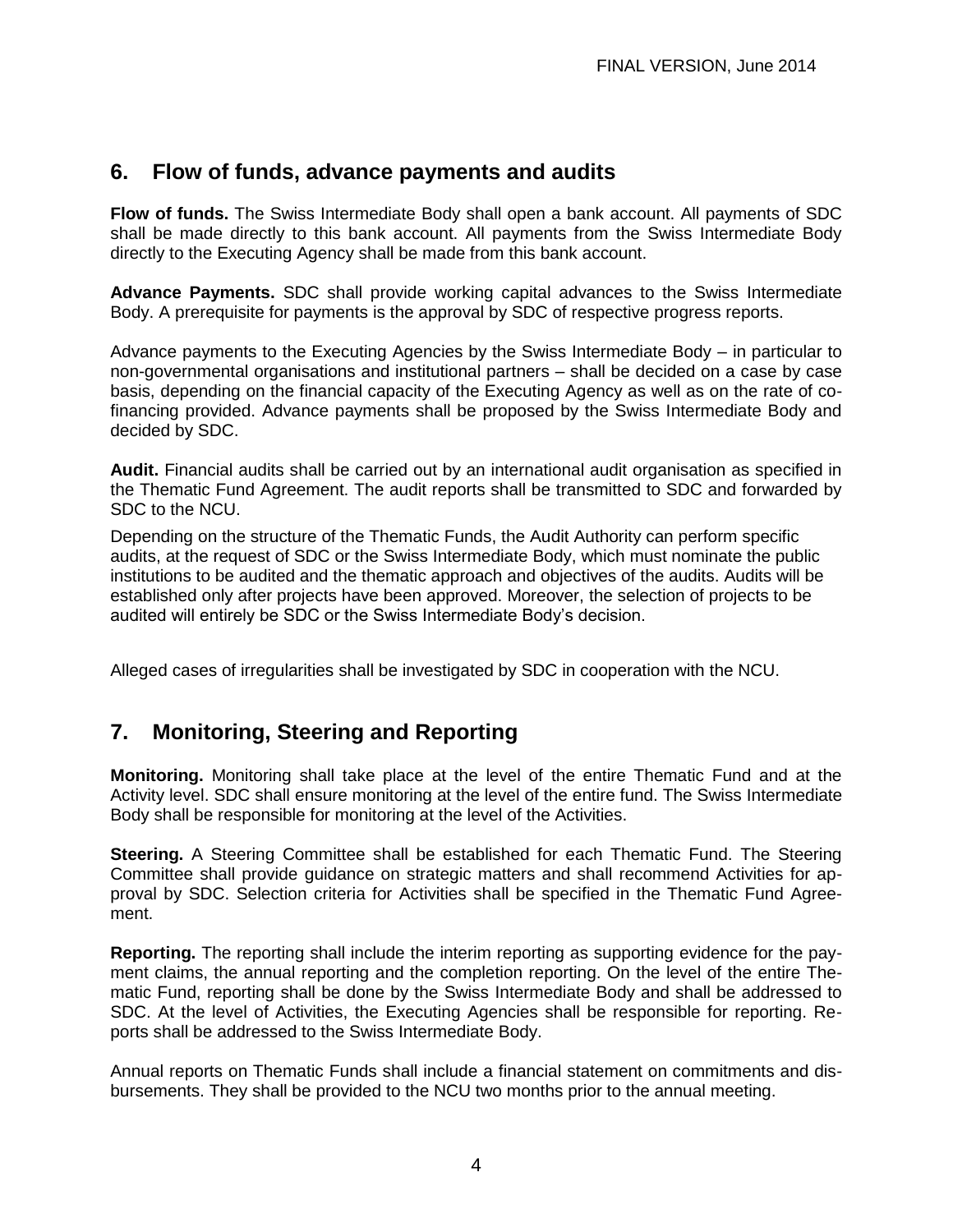# **8. Eligibility of costs and co-financing**

**Eligible costs.** Eligible costs include:

- Management and administration of the Thematic Fund;
- Contribution to the preparation of Activities by the Executing Agency;
- Activities financed by the fund;
- Financial audit;
- Review and evaluation;
- Seminars and public events e.g.; to launch the call for Activity proposals; to inform on procedures; to assess and inform on progress;
- Publicity.

**Co-Financing.** The co-financing rates defined in the main part of this Framework Agreement, Article 5.4 shall apply. Co-financing shall be provided as joint financing or as parallel financing.

Support by the Thematic Fund shall not replace subsidised facilities and bank loans.

## **9. Responsibilities and Tasks**

The responsibilities and tasks for Thematic Funds are as follows:

#### **9.1. The Swiss Agency for Development and Cooperation**

SDC has the responsibility for the implementation of the Thematic Funds. The main tasks of SDC include to:

- Launching a call for proposals for Thematic Fund management by a Swiss Intermediate Body;
- Organising and participating in the evaluation of Thematic Fund management proposals;
- Discussing the evaluation with the NCU and deciding on the selection of the Swiss Intermediate Body;
- Deciding on the financing of the Thematic Fund;
- Submitting the Activity selection criteria proposed in the Project Document of the Thematic Fund to the Monitoring Committee for commenting;
- Preparing and concluding the Thematic Fund Agreement;
- Preparing the Mandate Agreement and mandating the Swiss Intermediate Body;
- Supervising the operational monitoring and the financial controlling of the Intermediate Body;
- Ensuring the steering of the Thematic Fund;
- Participating in the steering and Activity approval committee;
- Analysing the regular reporting of the Swiss Intermediate Body, discussing the reporting with the NCU and ensuring follow-up;
- Requesting immediate reporting in case of irregularities and ensuring follow-up;
- Assessing and discussing implementation progress with the NCU based on the annual reporting prepared by the Swiss Intermediate Body;
- Carrying out reviews and evaluations;
- Organising Publicity in Switzerland.

SDC may delegate a part of these tasks to the Swiss Embassy in Sofia.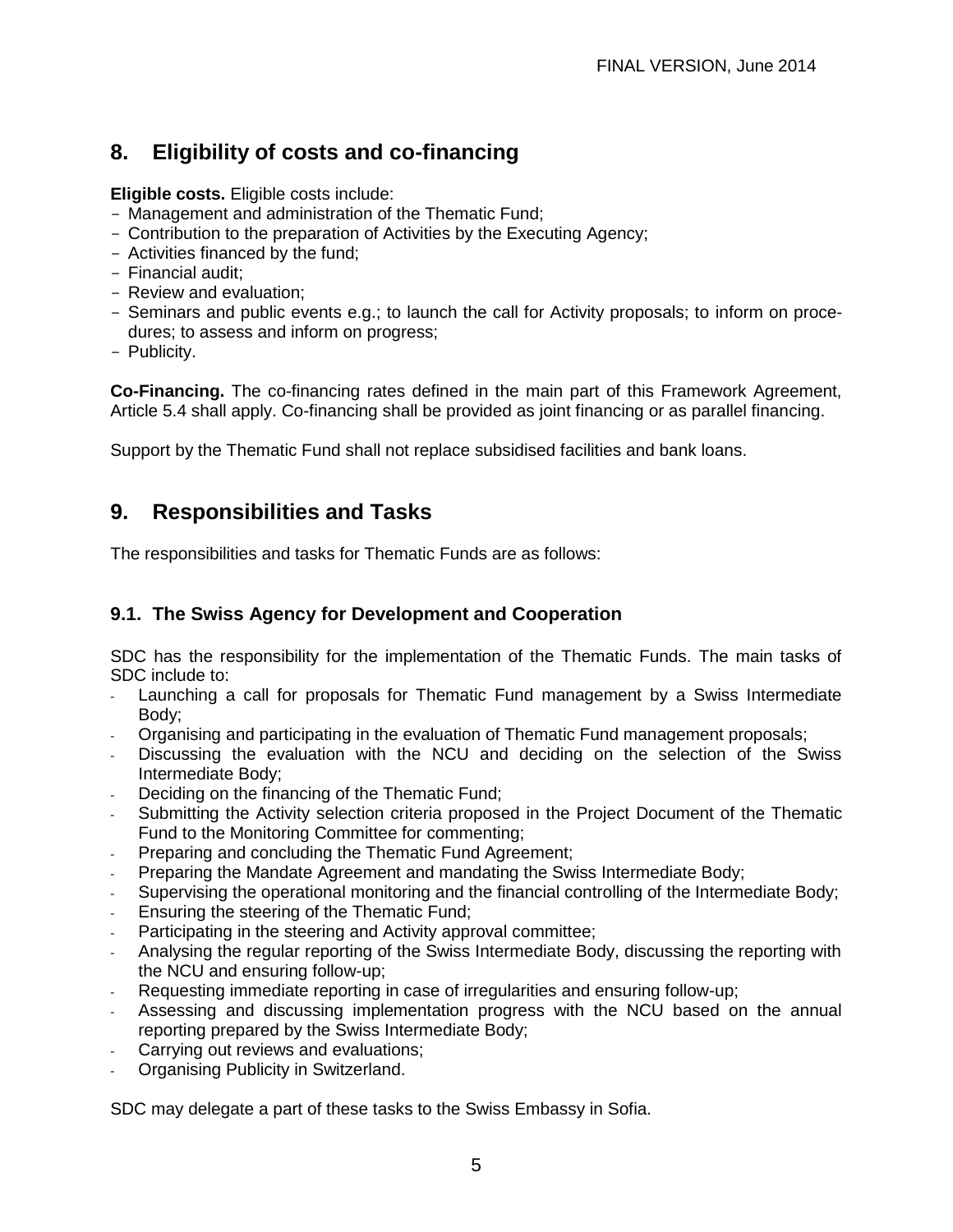#### **9.2 The Swiss Intermediate Body**

The Swiss Intermediate Body is responsible for the set-up and management of the Thematic Fund, for the build-up of the Activity portfolio, for the contracting and the supervision of the Executing Agencies, for the controlling of the Activities and for the reporting on the Thematic Fund.

The main tasks of the Swiss Intermediate Body include to:

- Drafting the Project Document of the Thematic Fund including criteria for Activity selection;
- Arranging all legal aspects required for the implementation of the Thematic Fund;
- Set-up implementation structures;
- Managing and administrating the Thematic Fund;
- Establishing the chair (if decided so by SDC and the NCU) and assuming the post of member-secretary of the Steering and Activity Approval Committee;
- Establishing an adequate financial and operational controlling system for Activity implementation;
- Calling for and/or collecting proposals for Activities, reviewing compliance with the proposal requirements and establishing selection recommendations;
- Preparing and concluding contracting arrangements with the Executing Agencies implementing the Activities;
- Applying controlling systems and intervening if required. Informing SDC on irregularities immediately;
- Reporting to SDC. Reporting includes at least one annual progress report and financial reports;
- Ensuring the financial audit of the Thematic Fund, submitting audit reports to the NCU as well as to SDC and ensuring the follow-up to audit recommendations;
- Organising publicity in Switzerland and in Bulgaria in cooperation with the NCU.

#### **9.3 The National Coordination Unit**

The NCU is responsible for the inclusion of the Thematic Fund in the portfolio of Supporting Measures and – on a general level – for the monitoring of the Thematic Fund implementation.

The main tasks of the NCU include to:

- Participating in the evaluation of proposals for the Thematic Fund management;
- Discussing the results of the proposal evaluation with SDC:
- Concluding the Thematic Fund Agreement:
- Participating in the steering and Activity approval committee;
- Monitoring the Thematic Fund implementation on a general level and provide feedback to SDC on observations;
- Commenting on the Thematic fund reporting prepared by the Swiss Intermediate Body;
- Commenting the audit reports:
- Acknowledging the payments made by SDC on the basis of financial statements submitted by SDC;
- In the event of irregularities, participating in the assessment of causes and solutions;
- Including main elements of the Thematic Fund reporting in an overall annual report on the Swiss Contribution;
- Discussing implementation progress with SDC in the annual meeting;
- Ensuring inclusion of the Thematic Fund in the publicity on the Contribution.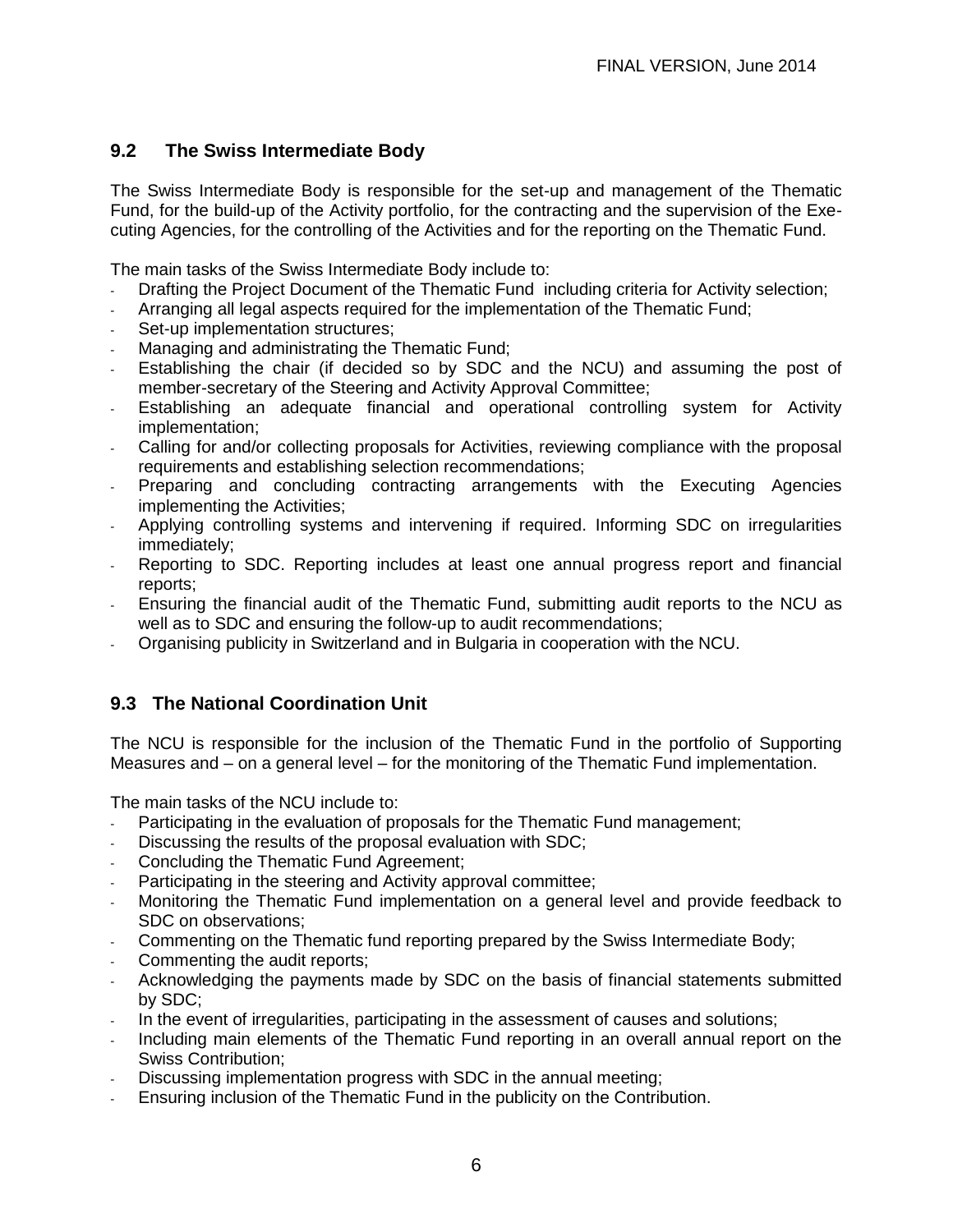Responsibilities and tasks shall periodically be reviewed and amended, if needed. A first review shall take place during the first annual meeting of the Parties.

# **B. Specific Provisions for Thematic Funds**

## **B.1 Security Fund**

The general conditions of chapter A.1 of this Annex shall apply unless otherwise stipulated in B.1

### **1. Definition and purpose**

A Security Fund shall be established. The fund shall address Schengen related issues and contribute to enhancing socially related security as well as to fight against corruption and organised crime.

In well-justified cases, the Parties may agree to include Activities that are not included in the above mentioned topics.

### **2. Swiss Intermediate Body**

SDC shall issue a call for fund management proposals or directly appoint the Fund Manager. The Swiss Intermediate Body shall have: the knowledge and experience in the field of security issues and the capacity to manage funds in trust. Due to the specific requirements in knowledge transfer, the Swiss Intermediate Body needs to be familiar with the Swiss institutions working in the thematic field of security.

#### **3. Composition of the Activity Portfolio and Indicative Financial Allocation**

| <b>Portfolio Item</b>                                                | <b>Indicative Swiss Financial</b><br><b>Allocation in CHF</b> |
|----------------------------------------------------------------------|---------------------------------------------------------------|
| Activities retained in this Framework Agreement                      | 6.013.000                                                     |
| Activities proposed by Bulgaria or by Switzerland in a later stage   | 2,387,000                                                     |
| Thematic Fund management, funding of project preparation and reserve | 1,450,000                                                     |
| Total                                                                | 9,850,000                                                     |

#### Activities retained in this Framework Agreement:

The information on project content, project partners and beneficiaries, duration and financing required is indicative. Detailed project planning may lead to adaptations of project features or may result in cancellation of entire projects.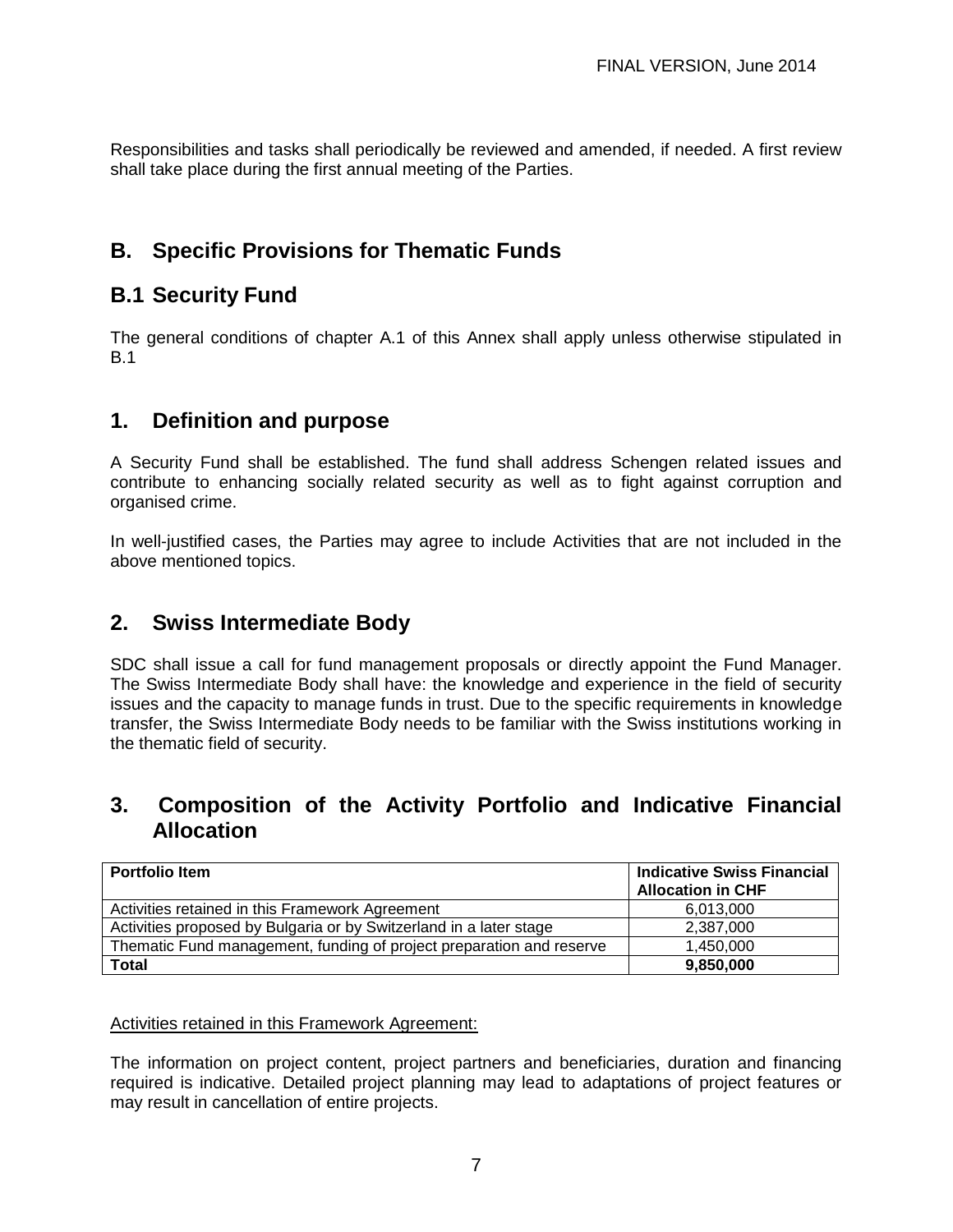**Schengen Issues**: **Development of personnel capacities and awareness raising**. The project aims to develop the personnel capacities of all stake-holders (i.e. Ministry of Interior Academy, DIOPC – SIRENE, Criminal Police, Security Police, Border Police, Directorate "Migration", Directorate "Bulgarian Identity Documents", Press center and public relations) concerning Schengen topics with main focus on **SIS and SIRENE**. Activities include training workshops, study visits, e-learning software and equipment, technical equipment for SIRENE, flyers for police officers and awareness-raising materials for civil society (TV-spot, brochure, spokesperson and journalist training event). **Project partners**: the Ministry of Interior on the Bulgarian side; the Swiss Federal Police FEDPOL on the Swiss side. **Duration:** 12 to 18 months. **Financing**: Swiss Contribution: **300,000 CHF** (85%); Bulgarian co-financing provided by MoI **52,940 CHF** (15 %).

**Tracing of stolen vehicles.** The project shall contribute to the fulfilment of **article 100 of the Schengen Convention** concerning the tracing of stolen cars. The project shall ensure a SIS compatible information system and improved equipment of units of the Ministry of Interior. Project activities shall include capacity building, exchange of experience, provide hardware and software. The project is closely linked to the above mentioned project. **Project partners**: the Ministry of Interior on the Bulgarian side; subject matter specialists, possibly competent authorities may be included on the Swiss side. **Duration:** 2 years. **Financing**: Swiss Contribution: **800,000 CHF** (85%); Bulgarian co-financing provided by MoI **141,176 CHF** (15 %).

**Exchange practice in the field of migration** (legal migration and prevention of irregular migration). The project aims to improve the application of the new legislation and enhance the qualification of officials. Activities include identification of best practices in the management of migration flows, training in legal matters, exchanges of experience regarding actions of return to the country of origin and practice of voluntary return. **Project partners:** the Ministry of Interior, the Migration Directorate on the Bulgarian side; Subject matter specialists, possibly competent authorities on the Swiss side. Beneficiaries: Officials in the Migration Directorate. **Duration:** 1 year. **Financing:** Swiss Contribution **160,000 CHF** (85%); Bulgarian co- financing provided by MoI: **28,230 CHF** (15%).

**Juvenile Justice / Prevention of crimes against and by children.** Strengthening the juvenile justice system. Activities include: reform of the legal/normative framework of the juvenile justice system; capacity building of justice officials, lawyers and prosecutors; design the setting up for the establishment of juvenile chambers within district courts; piloting juvenile courts; **Project partners**: the Ministry of Justice in cooperation with UNODC (United Nations Office on Drugs and Crime); the Judges Association; the Association of Prosecutors; the National Institute of Justice; the Bulgarian Bar Association. **Duration** 2 years. **Financing**: Swiss Contribution **850,000 CHF** (85%), Bulgarian co- financing provided by MoJ: **150,000** (15%)

**Prevention of Juvenile Delinquency.** The objective is prevention of crimes committed against and of children on the territory of Bulgaria and the countries in the Schengen area. Activities include: Effective international operative cooperation between the specialized law- enforcement body structures of both countries related to work with children with unlawful behavior / begging, vagrancy, pick pocketing / who are travelling abroad unaccompanied by their parents; Exchange of practices in proving the juvenile delinquency and the illegal activities of adults inducing children to such crimes abroad /traffic, labour exploitation, lack of supervision/ ; Increasing of the administrative capacity and professional skills of police officers dealing with children; Development of internet site, serving children's security with "Safe Internet" and "Parents' control" applications; Elaboration of information technology (hardware, software and organizational), serving the specialized structures of MoI dealing with children who are crime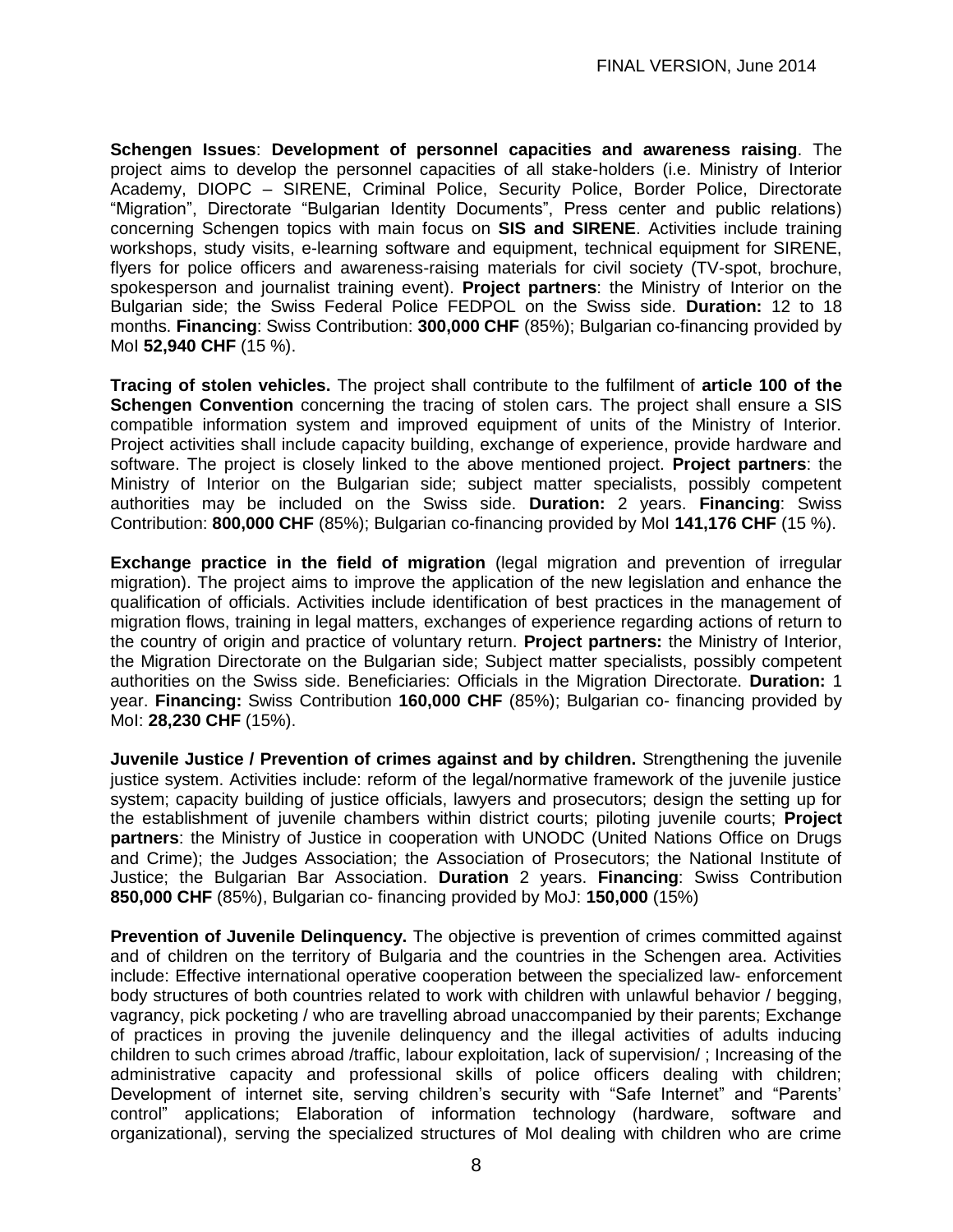victims; Updating and enhancing the National Police Programme "Work of the police at schools"; Practical implementation of "Work with the Police at Schools" programme. **Project partners:** Ministry of Interior, Criminal Police Main Directorate, Security police Main Directorate, the Prosecution and the Ministry of Justice on the Bulgarian side; subject matter specialists, possibly competent authorities may be included on the Swiss side. **Duration**: 2 years. **Financing**: Swiss Contribution **625,000 CHF** (85%), Bulgarian co-financing provided by MoI: **110,290 CHF** (15%).

**Capacity building for police officers.** The project pursues two objectives: the first is to train police officers in European **human rights.** Activities include train the trainers in police schools, anchoring a human rights strategy in the curricula of the police schools, joint working groups; the second objective is specialized police training for public order police through **reality simulations.** Activities include designing a simulation area with IT support and equipping the simulation area. **Project partners**: the Academy of the Ministry of Interior, the Ministry of Justice on the Bulgarian side; subject matter specialists, possibly competent authorities may be included on the Swiss side. Beneficiaries: the Ministry of Interior – the Academy, the Ministry of Justice, Security Police Main Directorate. **Duration:** 2 years. **Financing**: Swiss Contribution **1,278,000 CHF** (85%); Bulgarian co- financing provided by MoI: **225,530 CHF** (15%).

**Capacity building of forensic experts.** Set up modern facilities, properly structured specialist training and ensure proper preparation for the practical use of modern methods and technical means for collecting and examining physical evidence. Strengthening the capacity of the expert services of the Ministry of Interior in the process of collecting and examining material traces of crime scenes to meet the criteria for best European practices in the field of forensic examinations. **Partners**: Research Institute of Forensic sciences and Criminology (RIFSC) and Academy of Ministry of Interior (MoI). **Duration:** 18 months. **Financing**: Swiss Contribution **1,000,000 CHF** (85%), Bulgarian co- financing provided by MoI: **176,470 CHF** (15%).

**Environmental security**. Enhance the respect of the rule of law related to the environment. The project shall build the capacity of the Association of Prosecutors in Bulgaria as a centre of competence and professional training; it shall enhance knowledge of prosecutors to tackle cases related to environment. Activities include: Comparative analysis of legal framework at national and EU level on the roles of prosecutors related to environment; map demands of Bulgaria's prosecutors for training and know-how exchange; develop a strategy of the Association as informal capacity building arm of the Prosecution authority; equip and train the staff of the association to deliver services to its members; devise and conduct a training curricula; develop networking among prosecutors, raise public awareness for the work of the prosecutors. **Project partner**: Association of Prosecutors in Bulgaria under the auspices of the General Prosecutor; subject matter specialists, possibly competent authorities may be included on the Swiss side. **Duration**: 30 months **Financing**: Swiss Contribution **180,000 CHF** (85%). Bulgarian cofinancing provided by the Association of Prosecutors **31,760 CHF** (15%).

**Combating organized crime, trafficking of human beings and money laundering**. The project shall enhance the capacity of the public prosecutors in the field of fighting organised crime and supporting the ongoing reform of the Judiciary. It will be achieved by: examining the best practices of Switzerland and some of the member states and adopting the highest standards of EU in fighting organised crime; creating national mechanisms for coordination of the activities among the competent authorities - Ministry of Finance, MoI and National Assets Recovery Commission, State Agency for National Security etc.; Training of specialised investigation teams of prosecutors, investigators and policeman in fighting organised crime and trafficking of human beings; Creating of a specialised prosecutors unit for tracing, seizure and confiscation of proceeds of crime and prosecution of money laundering abroad. Main activities: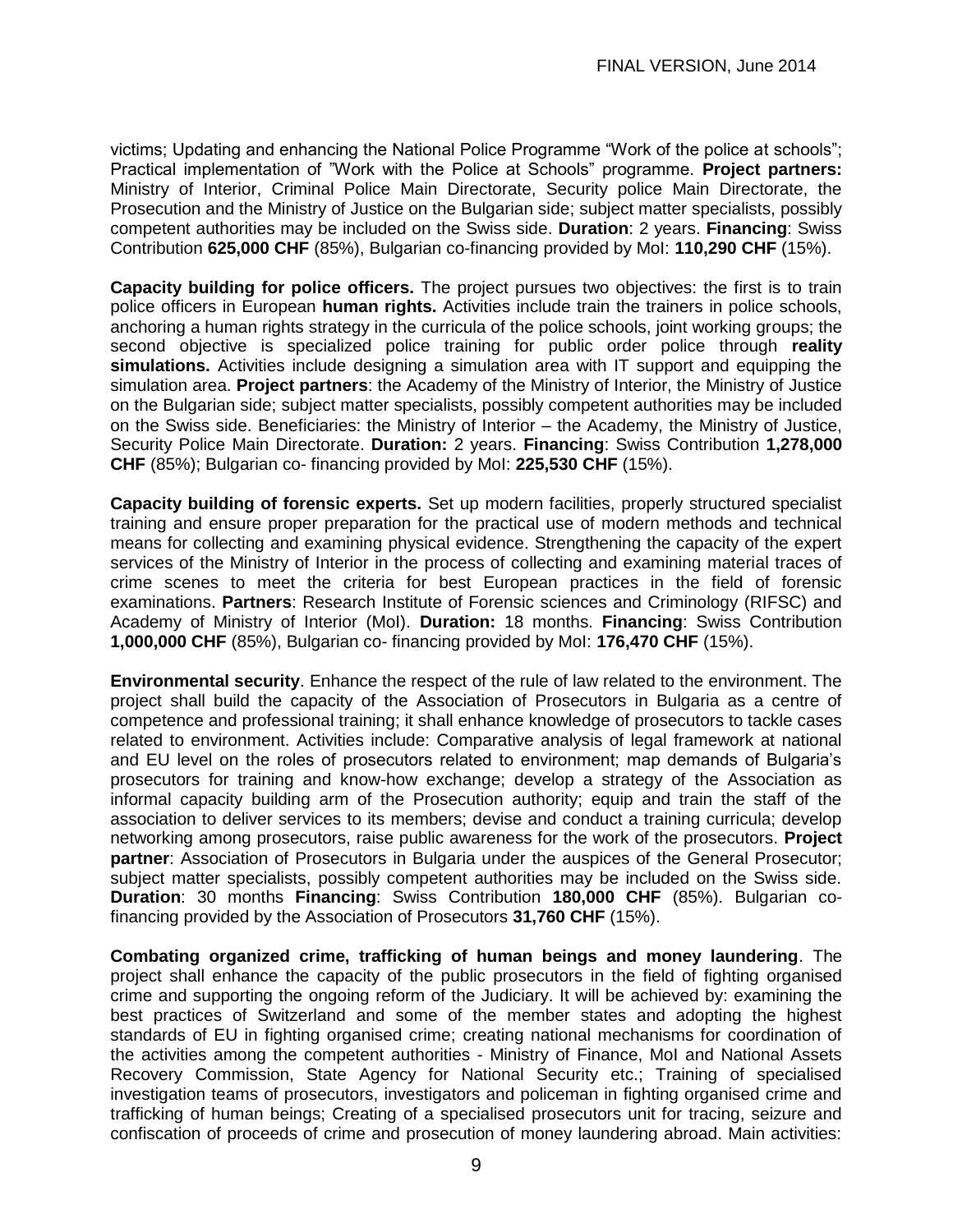review, analysis and examination of the legal environment in EU and development of a Catalogue of recommendations and instructions for prosecutors; Training seminars and training visits; Involvement of foreign experts, specialists in combating organised crime, money laundering and human trafficking. **Project partner**: Bulgarian Prosecutors Service and the Supreme Cassation Prosecutors' Office on the Bulgarian side; subject matter specialists, possibly competent authorities may be included on the Swiss side **Duration:** 3 years **Financing:** Swiss Contribution **820,000 CHF** (85%); Bulgarian co-financing provided by Bulgarian Prosecutors Service: **144,700 CHF** (15%).

#### Activities proposed by Bulgaria or by Switzerland in a later stage:

A conceptual frame for project identification and selection shall be proposed by the Swiss Intermediate Body. Activities proposed by Bulgaria or by Switzerland shall be within this conceptual frame. The conceptual frame could inter alia address:

- Prevention of and combat against Human Trafficking;

- Supporting measures for the Bulgarian Border Police.

#### **4. Steering Committee**

A Steering Committee shall be established and shall be composed of representatives of MOI, MOJ, Prosecutors' Office, the NCU, SDC, the Swiss Intermediate Body and possibly civil society. It shall meet at least twice a year.

The lead of the Steering Committee shall be assured by the Swiss Intermediate Body which shall also act as member secretary of the Steering Committee.

## **B.2 Reform Fund linked to Civil Society Participation**

The general conditions of chapter A.1 of this Annex shall apply unless otherwise stipulated in B.2.

#### **1. Definition and purpose**

A Reform Fund shall be established with the objective of promoting the civil society's contribution as important actors of development and participation. Priority shall be given to Activities of the civil society organisations/NGOs contributing primarily to the provision of social services as well as tackling environmental issues, allowing for strengthening organisational capacities.

In well-justified cases, the Parties may agree to include Activities that are not included in the Priority mentioned above.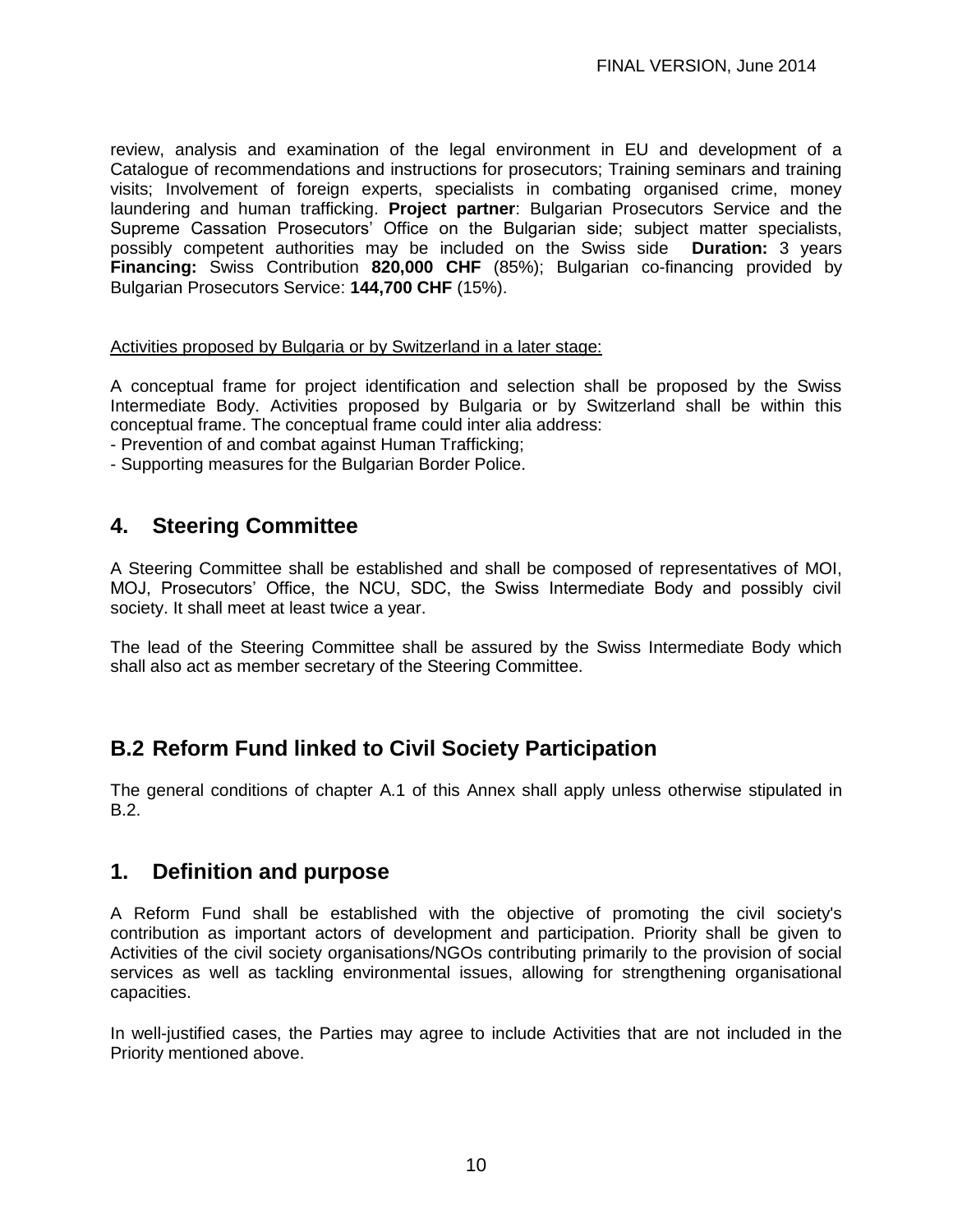## **2. Swiss Intermediate Body**

SDC shall launch a call for fund management proposals. The Intermediate Body shall have: the knowledge and experience required in the field of environmental and social services; the qualification to support NGOs in their development; and the capacity to managed funds in trust. Due to the specific requirements in knowledge transfer, the Swiss Intermediate Body needs to be familiar with the Swiss know-how and Swiss civil society organisations.

## **3. Composition of the Activity Portfolio and Indicative Financial Allocation**

| <b>Portfolio Item</b>                                                 | <b>Indicative Swiss</b><br><b>Financial Allocation</b><br>in CHF |
|-----------------------------------------------------------------------|------------------------------------------------------------------|
| Activities retained in this Framework Agreement                       | 4,200,000                                                        |
| Activities identified on the basis of a call procedures (block grant) | 3,000,000                                                        |
| Thematic Fund management, funding of project preparation and reserve  | 800,000                                                          |
| Total                                                                 | 8,000,000                                                        |

#### Activities retained in this Framework Agreement:

Activities have been retained in this Framework Agreement that contribute to enhancing the **sustainable development** of areas with high ecological value, that benefit from the strong **commitment of Swiss environmental NGOs** in knowledge transfer and strengthening Bulgarian partners in the field of integrated management of natural resources, that can mobilise **substantial co-financing** and correspond to Bulgarian and Swiss priorities.

The information on the project content, project partners and beneficiaries, duration and financing required is indicative. Detailed project planning may lead to adaptations of project features or may result in the cancellation of the entire project.

**Linking nature protection and sustainable rural development:** The project aims to link biodiversity conservation and sustainable rural income generation, by harnessing both market mechanisms and public programmes and thereby to increase public awareness and acceptance for conservation. The project shall support measures: 1) to improve and demonstrate efficient management of protected areas and develop mechanisms to remunerate nature protection services 2) to develop sustainable income generation through environment-friendly products and services, as well as 3) to improve attractiveness of rural areas, both for local residents and visitors. **Project partners include:** on the Bulgarian side: BBF - Bulgarian Biodiversity Foundation, BIOSELENA - Foundation for Organic Agriculture, BSPB - BirdLife Bulgaria - Bulgarian Society for the Protection of Birds; on the Swiss side: Agridea - Swiss Association for developing agriculture and rural areas, SVS - Birdlife Suisse - Swiss Association for the protection of Birds, Pro Natura - Swiss League for Nature Protection (Friends of the Earth Switzerland), Redd - Réseau Echanges Développement Durable, SAVE Foundation Switzerland (Project Office).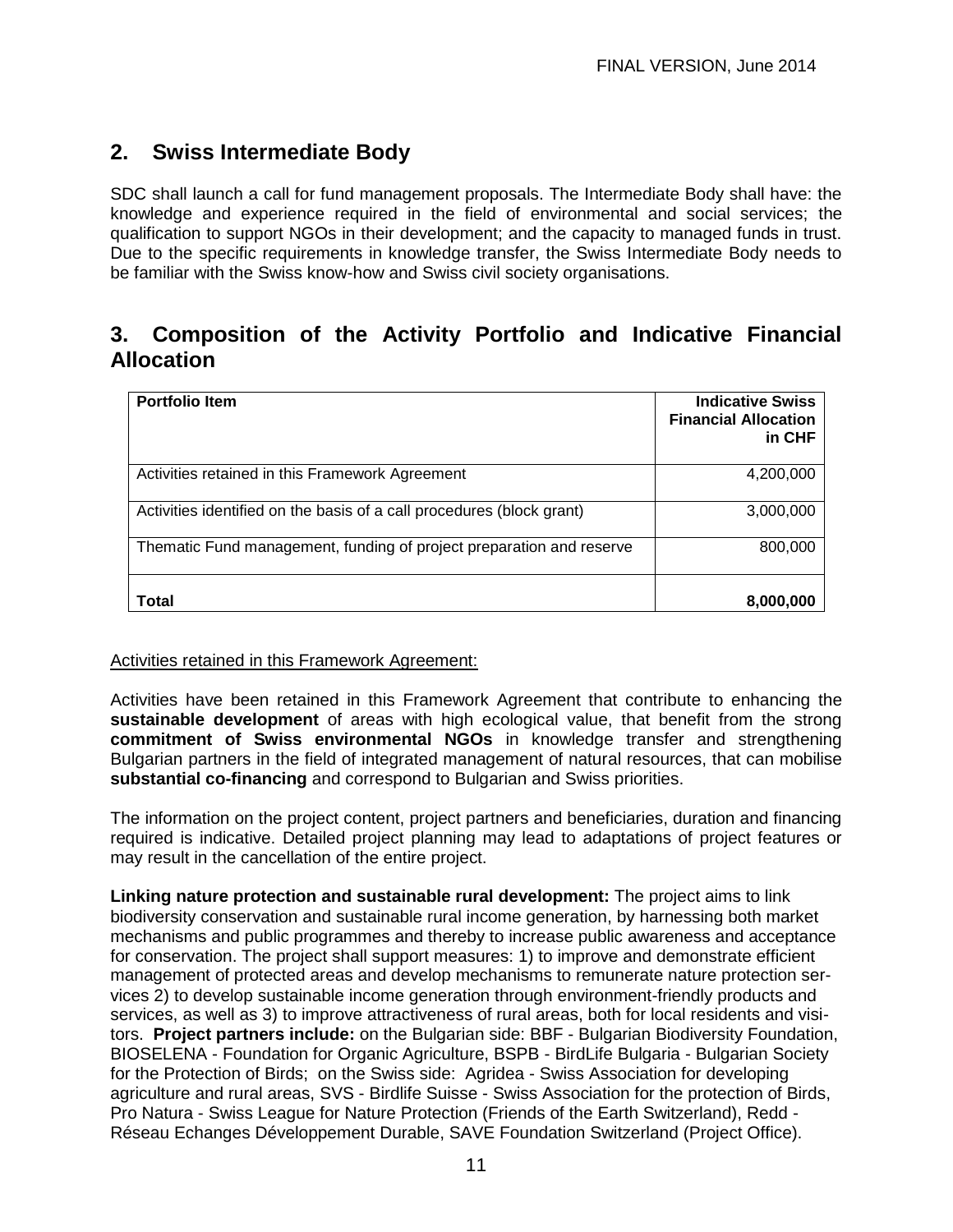**Beneficiaries:** Population living in rural areas, environmental NGOs. **Duration:** 4 - 5 years. **Financing:** Swiss Contribution: **approx. CHF 4.2 million** . Co-financing amounting to min. 10% provided by the project partners.

#### Activities identified on the basis of a call procedure:

**Block Grant for the financing of small Activities of the civil society organisations/NGOs**. The Priority shall be given to Activities in the field of environment protection and social issues (e.g. child care, elderly, and people with addiction problems). Activities will be favoured that have the potential to strengthen the Bulgarian NGOs and to enable its active participation in policy processes both as the voice of civil society and as a service provider. The Activities shall be selected after calls for project proposals. The costs of Activities shall range from CHF 10,000 to 250,000. A Selection Committee shall be established with representatives of the civil society, the NCU, and SDC. **Project partners on the Bulgarian side**: non-profit organisations with a legal status in Bulgaria, which are independent of government and other public authorities as well as of political parties or commercial organisations and independent organisations with specific legal status (National Red Cross Societies, etc.). **Project partners on the Swiss side:** NGOs that cooperate with Bulgarian partners. **Duration:** 4 years. **Financing:** Swiss Contribution: **approx. CHF 3.0 million;** Bulgaria may co-finance the Block Grant with 15%. The NGOs shall provide 10% of activity cost.

#### **4. Steering Committee**

A Steering Committee shall be established and shall be composed of representatives of the Ministry of Environment and Water, the Ministry of Agriculture and Food; the Ministry of Labour and Social Policy, civil society representatives, the NCU, SDC and the Swiss Intermediate Body. It shall meet at least twice a year. The lead of the Steering Committee shall be assured by the Swiss Intermediate Body which will also act as the secretary of the Steering Committee.

### **B.3 Reform Fund linked to the Inclusion of Roma and other vulnerable groups**

The general conditions of chapter A.1 of this Annex shall apply unless otherwise stipulated in B.3.

### **1. Definition and purpose**

A Fund shall be established with the objective of promoting social inclusion of the Roma and other vulnerable groups.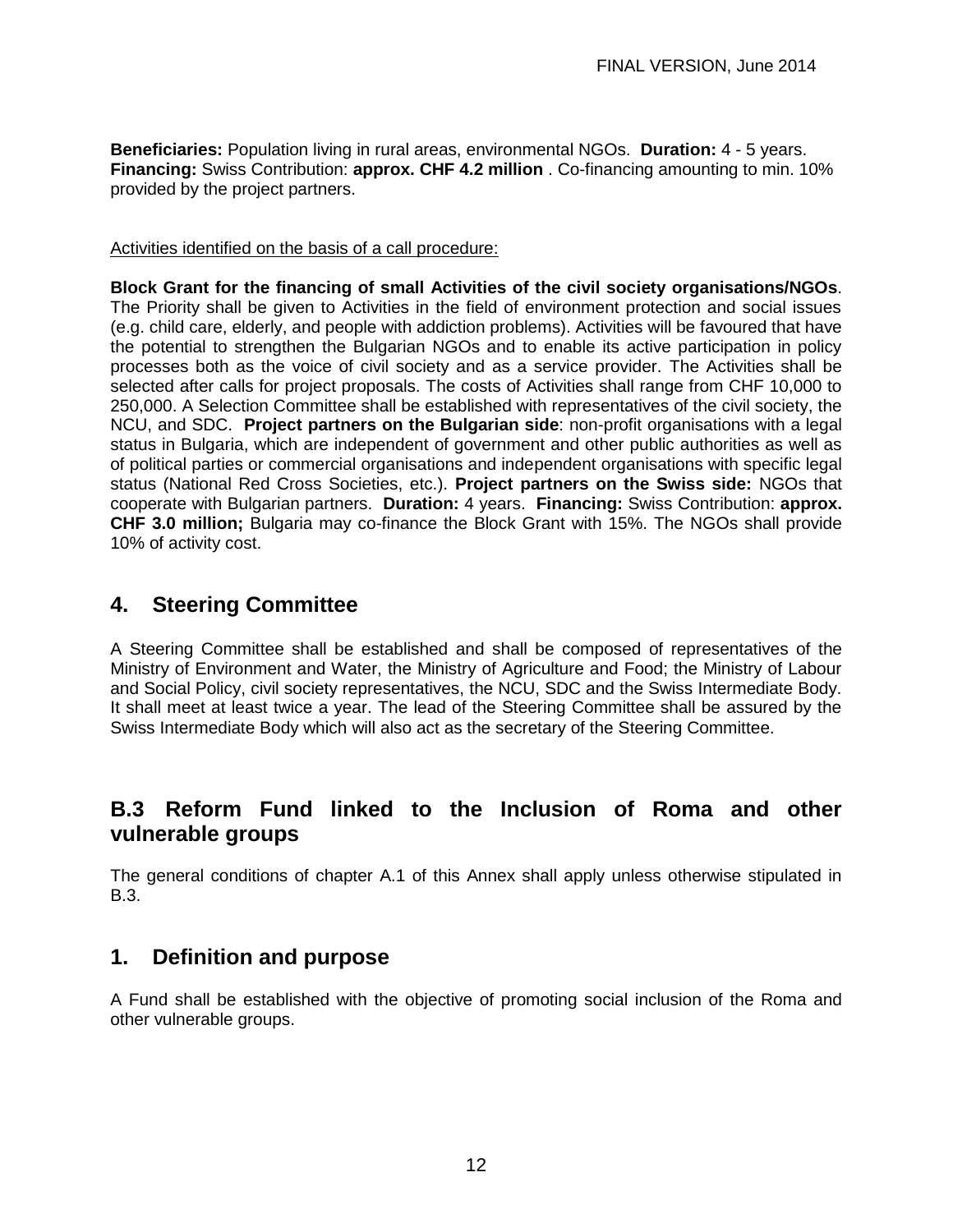## **2. Swiss Intermediate Body**

SDC shall be responsible for the management, steering and supervision of the Fund. SDC may delegate some functions to a Swiss Intermediate Body to be selected through a call for proposals. The Swiss Intermediate Body shall have: the knowledge and experience to develop support policies, concepts and strategies for Roma and other minorities and vulnerable groups; the qualification to assess, supervise and steer Activities in favour of Roma and other minorities and vulnerable groups and the capacity to manage funds in trust.

## **3. Composition of the Activity Portfolio and Indicative Financial Allocation**

| <b>Portfolio Item</b>                                                 | <b>Indicative Swiss</b><br><b>Financial Allocation in</b><br><b>CHF</b> |
|-----------------------------------------------------------------------|-------------------------------------------------------------------------|
| Promotion of social inclusion of the Roma and other vulnerable groups | 6,300,000                                                               |
| Home cares services                                                   | 1,900,000                                                               |
| Thematic Fund management, funding of project preparation and reserve  | 700,000                                                                 |
| <b>Total</b>                                                          | 8,900,000                                                               |

Activities retained in this Framework Agreement:

#### **Promotion of social inclusion of the Roma and other vulnerable groups**

Two strategic lines shall be pursued:

**Line 1: Improvement of living conditions** through: improved access to services; and improved access to rights.

**Line 2: Empowerment and awareness** through strengthened Roma cultural integration and identity (Roma as target group), improved acceptance (majority and Roma as target groups) and enhanced Roma participation in decision making / policy institutions (majority and Roma as target groups).

For Line 1: priority shall be given to support integrated services and activities in the field of health for children and women as well as education for children, including parental capacity. The programme shall combine both health (health awareness and access to medical services in communities) and education (pre-schooling and out-of-class) activities in an integrated manner, meaning that activities shall be coordinated and coherent, implemented in the same territory and managed by a multidisciplinary team.

The programme implementation shall involve local stakeholders including governmental and non-governmental institutions such as mobile medical units, health mediators, local health institutions including General Practitioners (GPs) and medical centres, schools, kindergartens, chitalishte, NGOs and other existing health and educational bodies. Services shall be provided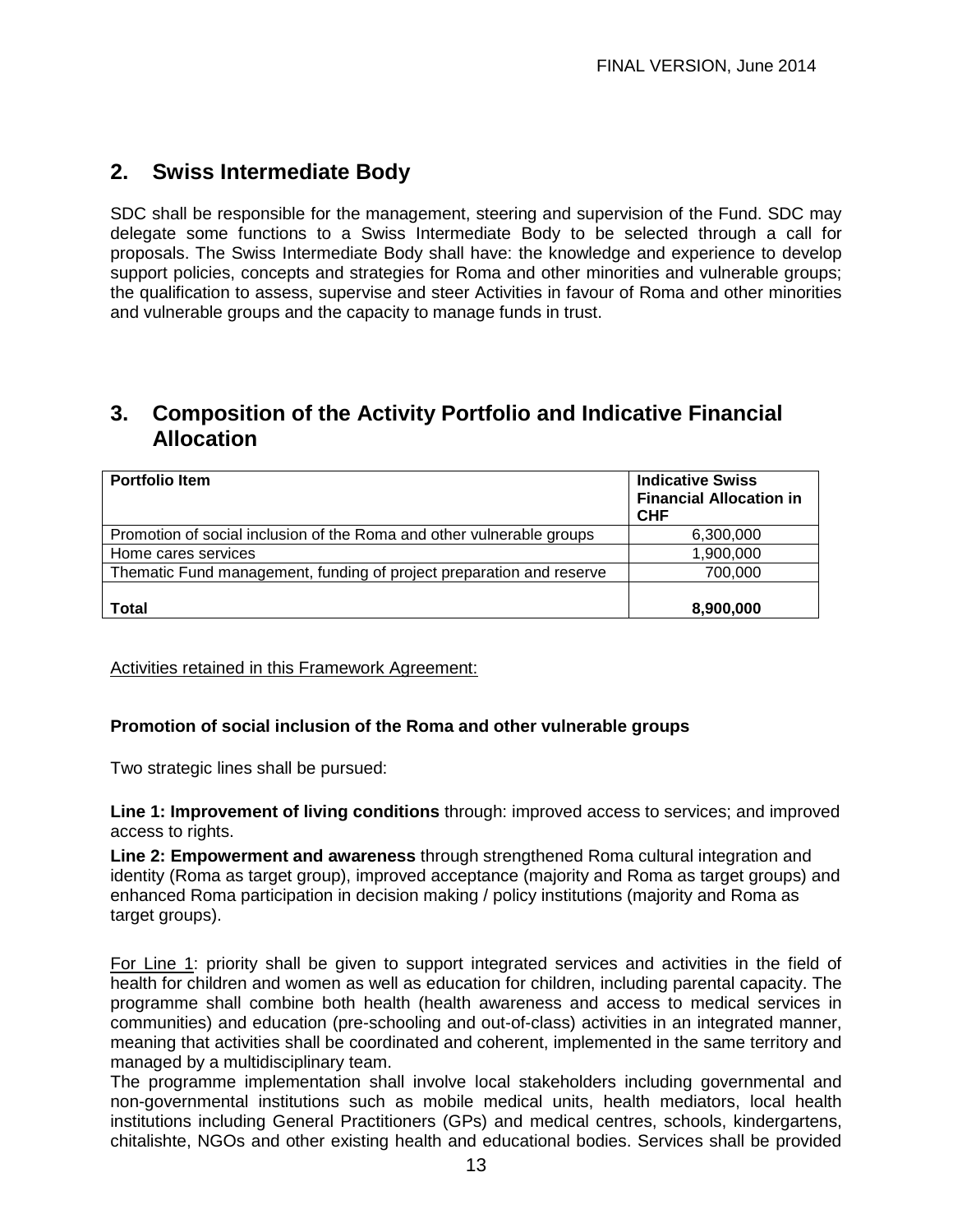in an equal manner pursuing an integrated policy approach in a way that benefits especially Roma children and women.

Focus shall be given on activities with direct impact on individual / household level. Geographical focussing shall prioritise regions with: high Roma population; high school drop-out rates; high unemployment and precarious housing situations. Envisaged is the implementation of a pilot / model project followed by two to three larger projects. Projects shall be selected based on an assessment of the local situation or on a call for proposals within a specific prioritised region.

Selection criteria shall include socio-economic indicators of the target area, quality and relevance of the project proposal, coherence of the partnership and capacity of the members, contribution in cash and in kind. The Programme is to be implemented by SDC in cooperation with Bulgarian governmental and non-governmental institutions including the Centre of Educational Integration of Children and Students of Ethnic Minorities (CEICSEM), the Ministry of Health, the Ministry of Education, Youth and Science, the Ministry of Labour and Social Policy, and the National Council for Cooperation on Ethnical Demographic Issues at the Council of Ministers with the support of the decentralised health and education Directorates, the network of the health mediators, Bulgarian NGOs working in the fields of health and education, the chitalishte.

The operational management of the programme will be preferably carried out by a Project Management Unit (PMU) hosted by one of the partner ministries or when more appropriate by a consortium of NGOs selected by SDC. The host location of the PMU will be selected by SDC on the basis of the proposals made by the Bulgarian partners. The PMU is a separate unit of staff recruited with the involvement of SDC and including SDC staff particularly for the implementation of the programme. It will deal with the direct management of the programme, definition of terms of references, award of mandates to consultants and other implementing organisations, execution of calls, monitoring of the programme activities, overall management of the fund including operating payments.

The strategic management of the programme will be carried out by the Steering Committee set up for the Reform Fund linked to the Inclusion of Roma and other vulnerable groups (see section 4 below).

**Project partners:** For each project, a local partnership shall be formed. The partnerships may include social subsidiaries of state institutions operating in the health and educational sectors, local social, health and educational service providers, community based organisations such as chitalishte and NGOs, local and regional authorities and others. Each partnership shall implement a geographically focused project. **Beneficiaries:** Roma, other minorities, vulnerable groups of non-minorities. **Phasing:** The projects may start with a pilot phase followed by a scaling-up phase. **Duration:** Pilot phase 2 years; scaling-up 3-5 years. **Financing:** Swiss Contribution **CHF 5,800,000.** Co-financing to be provided by the Ministry of Health, the Ministry of Labour and Social Policy, as well as the project partners: for NGOs 10%, for all other project partners 15%. **Control and monitoring:** The programme will be operationally monitored by the PMU and will be supported by regular backstopping and assessment activities carried out by SDC.

For Line 2, priority shall be given to the promotion of Roma role models and leadership (leaders, successful careers, support for access to higher education, etc.) as well as to Media campaigns. **Project partners:** Bulgarian-Swiss partnerships. **Duration:** 4-5 years. **Financing:** Swiss Contribution **CHF 500,000.-**; co-financing provided by the project partners: for NGOs 10%, for all other project partners 15%.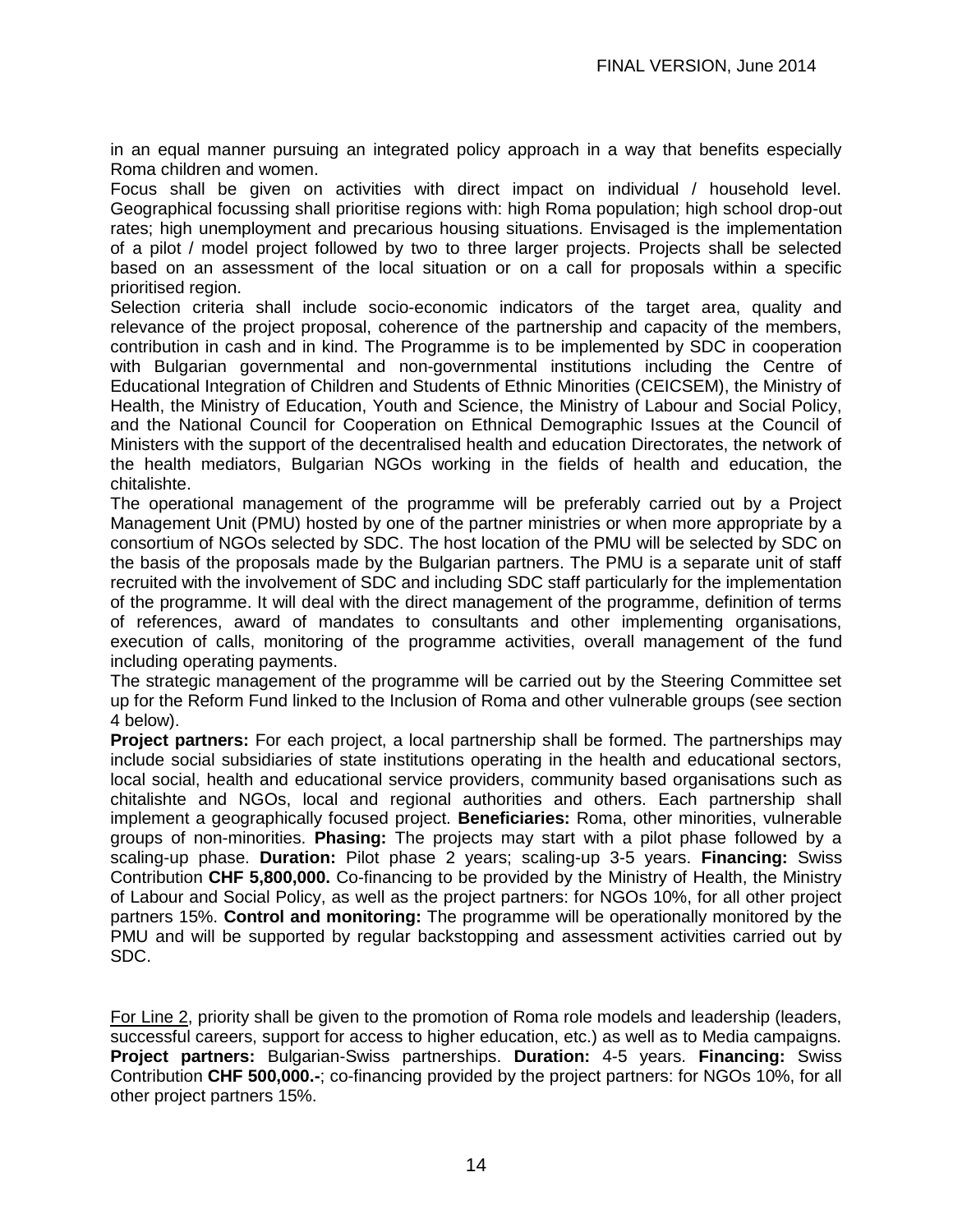#### **Home Care Services**

The project aims to introduce home care services in Bulgaria as a form of long-term care for older people, people with chronic diseases and people with disabilities, taking also into consideration the special needs of those from the Roma community and from other vulnerable groups. The project shall establish Home Care Centres in three to five municipalities within a region with poor socio-economic indicators and high Roma population. It shall improve and keep the health, economic and social-well being of older, chronically- ill and disable people through direct service provision at their homes thus ensuring their independent living and social inclusion. The project will eventually propose legislative changes to ensure institutional and financial sustainability of home care in health insurance packages to be financed by the National Health Insurance Fund (NHIF) and/or voluntary health funds.

**Project partners:** On the Bulgarian side the Ministry of Health (possible leader), the Ministry of Labour and Social Policy, the Bulgarian Red Cross. On the Swiss side possibly subject matter specialists and institutions with specific know-how and experiences. **Duration:** 3-4 years. **Financing:** Swiss Contribution **CHF 1,900,000;** co-financing provided by the partners: for NGOs 10%, for all other project partners 15%.

### **4. Steering Committee**

A Steering Committee shall be established and may include representatives of the Ministry of Health, the Ministry of Labour and Social Policy, the Ministry of Education, Youth and Science, the National Council for Cooperation on Ethnical Demographic Issues at the Council of Ministers, the National Association of Municipalities in the Republic of Bulgaria (NAMRB), civil society representatives, the NCU, SDC and if need be the Swiss Intermediate Body. It shall meet at least 2 times per year. The lead of the Steering Committee shall be assured by SDC which may delegate this function to a Swiss Intermediate Body. The Swiss Intermediate Body may act as secretary of the Steering Committee.

## **B.4 Scholarship Fund**

The general conditions of chapter A.1 of this Annex shall apply unless otherwise stipulated in B.4.

### **1. Definition and purpose**

A Scholarship Fund shall be established that allows Bulgarian students and researchers from higher educational and research institutions to join the Scientific Exchange Programme between Switzerland and the New Member States of the European Union.

The Scientific Exchange Programme (Sciex-NMS<sup>ch</sup>) aims to contribute to the reduction of economic and social disparities in the enlarged European Union through fostering the scientific capacities of researchers in the new EU member states and promoting sustainable research partnerships between the new EU member states and Switzerland.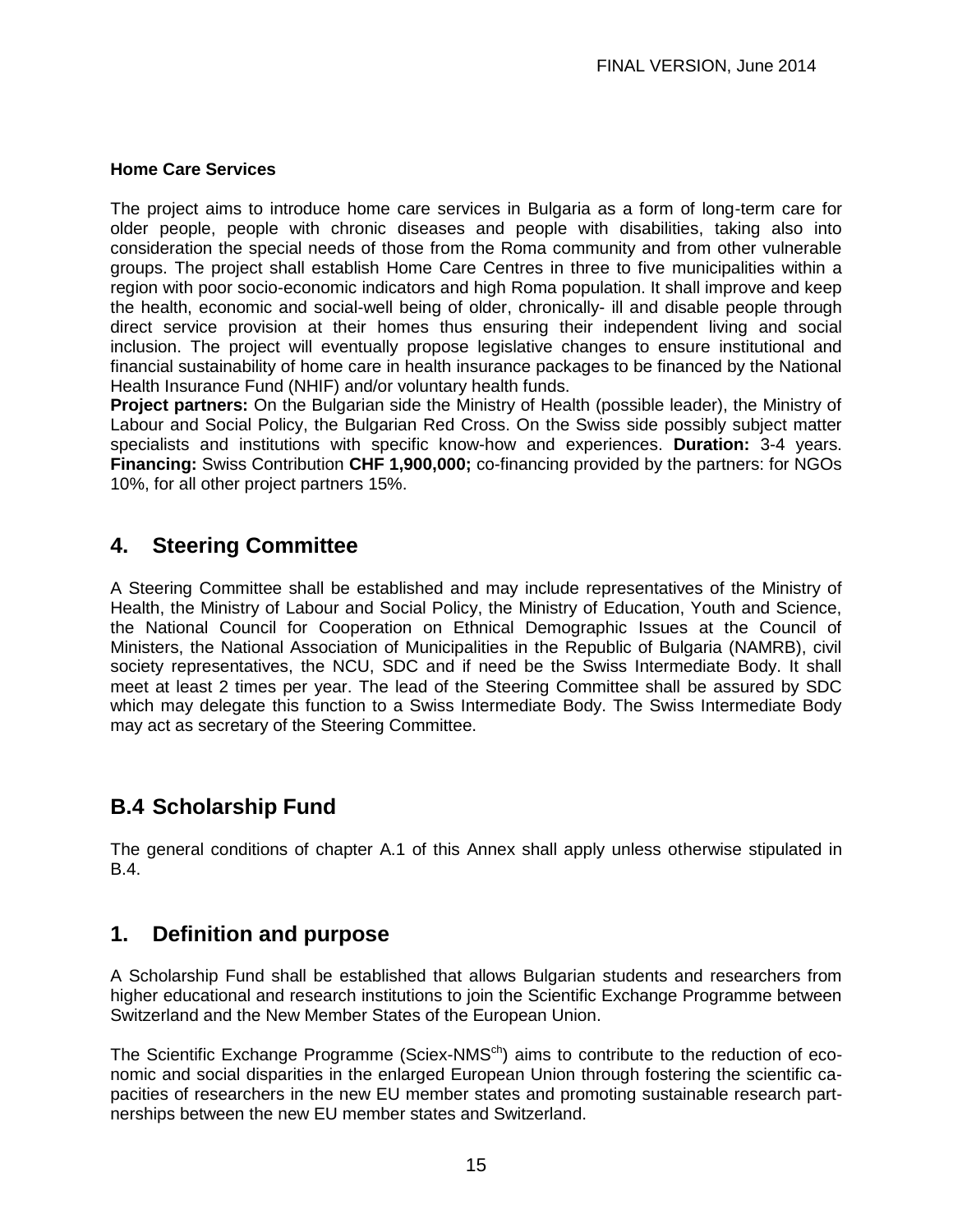The main goal of the programme is to establish scientific partnerships, which i) develop individual researchers' capacities (human capital), ii) foster scientific progress and innovation (scientific prospects); and iii) establish or enhance networks between researchers (networking) through the provision of research scholarships and short term research visits.

## **2. Swiss Intermediate Body and Coordination Body for the Scholarship Fund**

On the Swiss side, the mandate awarded by SDC to the Rectors' Conference of the Swiss Universities (CRUS) as the Swiss Intermediate Body for the management of the Scholarship Fund with eight new EU member states shall be extended to the Fund with Bulgaria.

On the Bulgarian side, coordination activities within the Scholarship Fund shall be supported by a Coordination Body within the Ministry of Education, Youth and Science. The activities of this Coordination Body shall be considered as the Bulgarian co-financing.

The financing provided by the Swiss Contribution shall be transferred directly to the beneficiaries via CRUS and the Swiss host institutions.

#### **3. Composition of the Activity Portfolio and Indicative Financial Allocation**

| <b>Portfolio Item</b>                                                | <b>Indicative Swiss</b><br><b>Financial Allocation</b><br>in CHF |
|----------------------------------------------------------------------|------------------------------------------------------------------|
| Scholarships                                                         | 1,800,000                                                        |
| Thematic Fund management, funding of project preparation and reserve | 200,000                                                          |
| Total                                                                | 2,000,000                                                        |

### **4. Scholarship Fund Agreement**

The Scholarship Fund Agreement shall be prepared by SDC. It shall be signed by the NCU on the Bulgarian side and by the SDC on the Swiss side.

A separate Memorandum of Understanding (MoU) will be concluded between the Bulgarian Coordination Body and CRUS. The MoU details the coordination arrangements, scoring mechanism and assessment criteria, planning of calls and timing, reporting and monitoring arrangements as well as information and communication arrangements.

## **5. Steering Committee**

The Steering Committee of the SciexNMS<sup>ch</sup> Programme is responsible for the general operational decisions of the programme. It also discusses and approves proposed scholarships.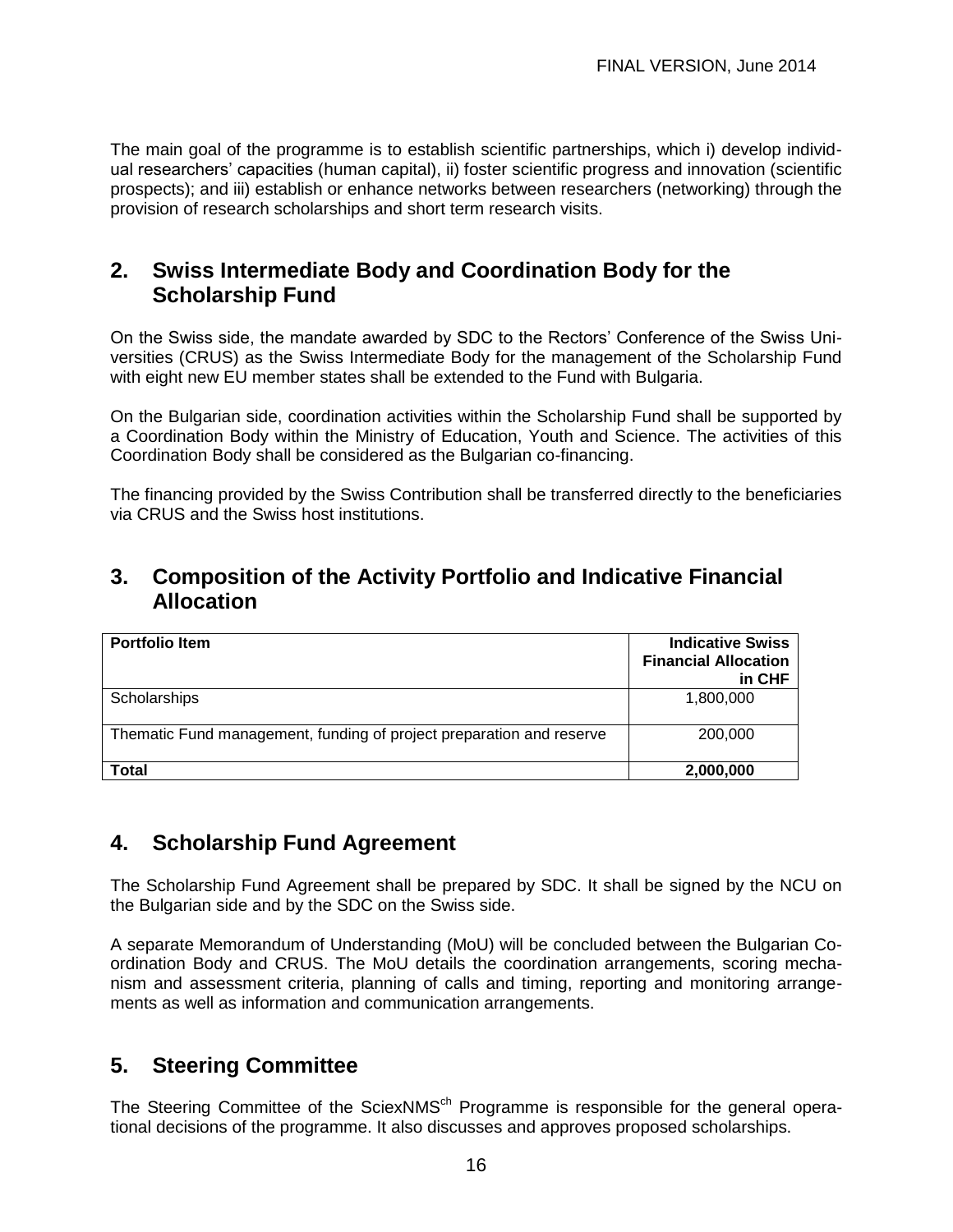The Steering Committee is composed of the Swiss research stakeholders, i.e. delegated representatives of the following organisations: CRUS (1 member as President of the Steering Committee); State Secretariat for Education and Research (1 member ESKAS); the Swiss National Science Foundation (1 member career development, 1 member international cooperation); Swiss cantonal universities and Swiss Federal Institutes of Technology (1 member elected by CRUS); Swiss Universities of Applied Sciences (1 member elected by KFH); ETH-Domain (1 member elected by ETH-Rat); Bridge to the Research Institutions outside the university sector (1 member elected by SER) as well as SDC (1 member).

The Bulgarian side has the right of up to two observers.

# **B.5 Research Fund**

The general conditions of chapter A.1 of this Annex shall apply unless otherwise stipulated in B.5.

## **1. Definition and purpose of the Research Fund**

A Research Fund shall be established with the purpose to promote joint Bulgarian-Swiss research.

### **2. Swiss Intermediate Body and Coordination Body for the Research Fund**

SDC shall directly appoint the [Swiss National Science Foundation and the Bulgarian Scientific Research Department of the Ministry of Education and Science] as the Swiss Intermediate Body. The Swiss Intermediate Body shall have the knowledge and experience in promoting research and the capacity to manage funds in trust.

## **3. Composition of the Activity Portfolio and Indicative Financial Allocation in the Research Fund**

| <b>Portfolio Item</b>                                                | <b>Indicative Swiss</b><br><b>Financial Allocation</b><br>in CHF |
|----------------------------------------------------------------------|------------------------------------------------------------------|
| Joint research projects                                              | 3,300,000                                                        |
| Thematic Fund management, funding of project preparation and reserve | 700,000                                                          |
| Total                                                                | 4,000,000                                                        |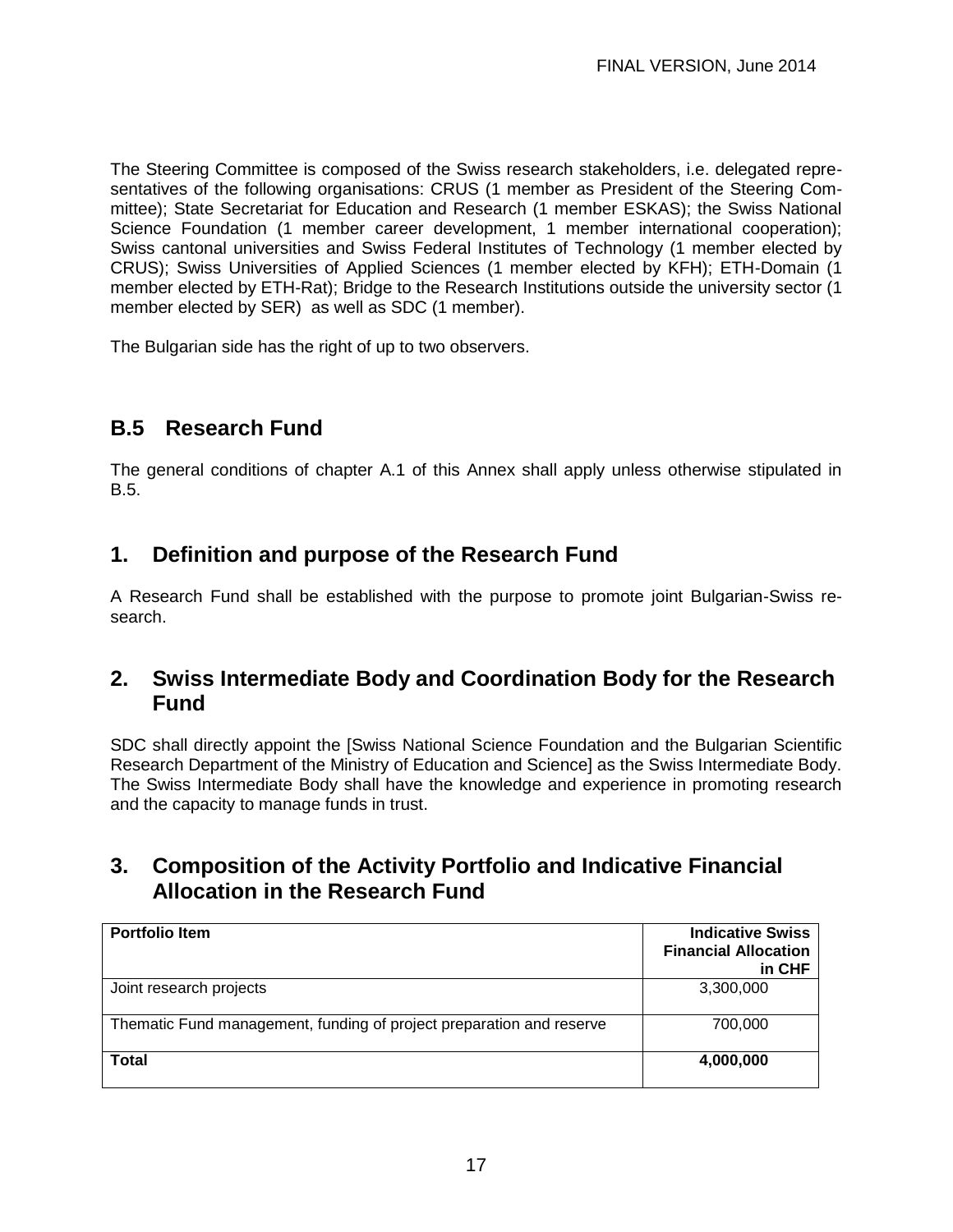**Joint Research Projects (JRP).** Joint Research Projects (JRP) shall be implemented by Bulgarian and Swiss research institutions. JRP shall enable Bulgarian and Swiss scientists to engage in joint research activities. Priority shall be given to the following research topics: Social sciences and natural sciences. Research projects with a budget of up to CHF 400'000 shall be identified on the basis of an open call for proposals. **Beneficiaries:** Researchers and academic institutions in Bulgaria and in Switzerland. **Financing:** Swiss Contribution: **CHF 4 million**; Bulgarian co-financing provided by the Ministry of Education and Science for participating public research and academic institutions:15%.

## **4. Selection Committee**

A joint project Selection Committee shall be established and shall be co-chaired by a representative of the Bulgarian and of the Swiss side. The Swiss Intermediate Body may act as member secretary of the Selection Committee.

## **B.6 Partnership Fund**

The general conditions of chapter A.1 of this Annex shall apply unless otherwise stipulated in B.6.

## **1. Definition and purpose**

A Partnership Fund shall be established with the objective:

- To promote and/or enhance institutional partnerships between Bulgarian and Swiss partners in order to contribute to the solution of specific development challenges, strengthen capacities and structures of the Bulgarian institutional partners, benefit from Swiss added value, and contribute to the strengthening of the partnerships.

**Institutional partnerships.** Priority shall be given to institutional partnerships between Bulgarian and Swiss non-profit organisations, territorial entities and social partners that address development challenges.

## **2. Swiss Intermediate Body**

SDC shall launch an open call for fund management proposals. The Swiss Intermediate Body shall have: the qualification to support the development of Bulgarian-Swiss partnerships and the capacity to manage fund in trust.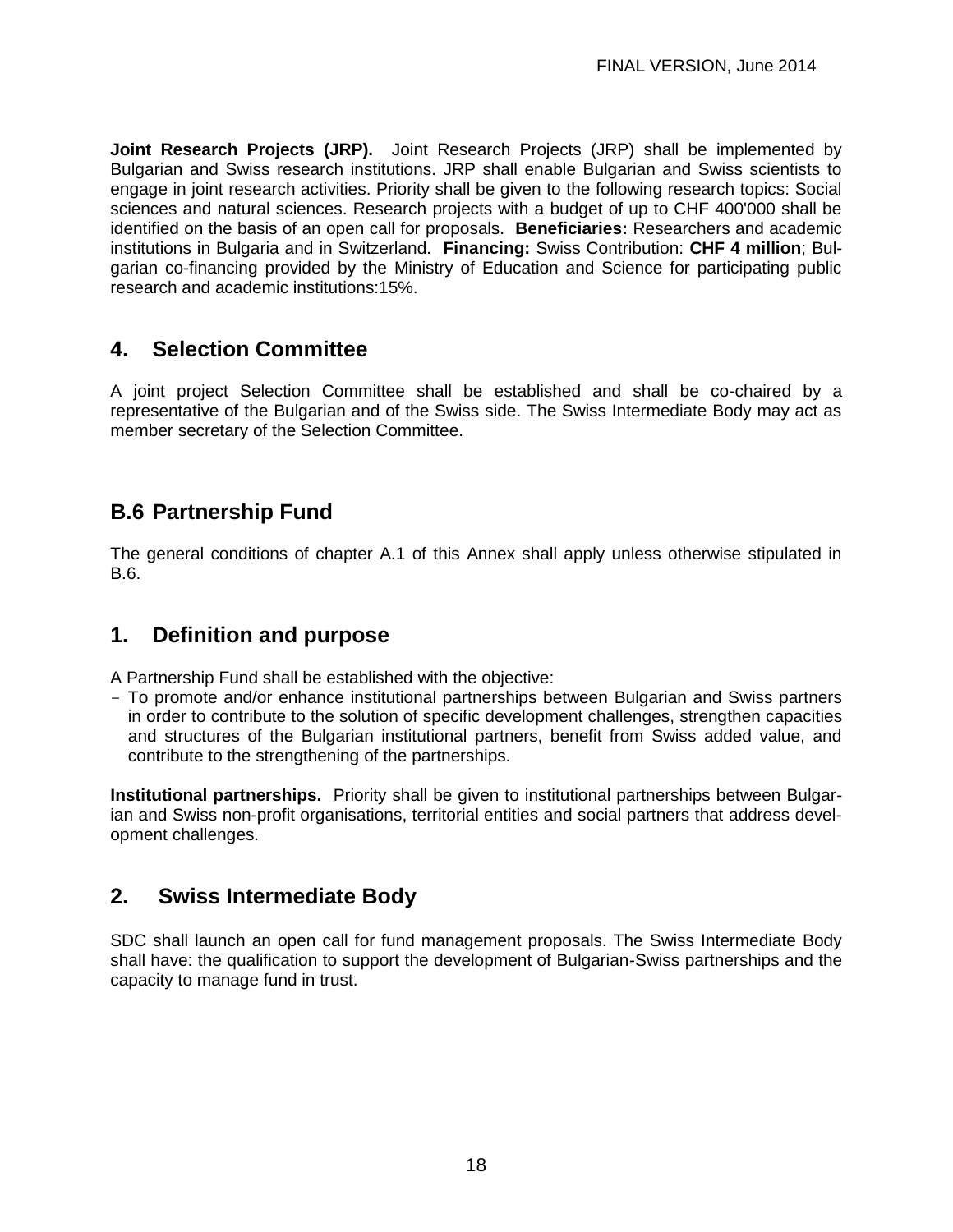# **3. Composition of the Activity Portfolio and Indicative Financial Allocation**

| <b>Portfolio Item</b>                                                 | <b>Indicative Swiss</b><br><b>Financial Allocation</b><br>in CHF |
|-----------------------------------------------------------------------|------------------------------------------------------------------|
| Activities retained in this Framework Agreement                       | 600,000                                                          |
| Activities identified on the basis of a call procedures (block grant) | 2,800,000                                                        |
| Thematic Fund management, funding of project preparation and reserve  | 600,000                                                          |
| Total                                                                 | 4,000,000                                                        |

Financial allocations are indicative. The NCU and SDC may jointly decide to adapt allocation between portfolio items.

#### Activities retained in this Framework Agreement:

The information on the content, partners and beneficiaries, duration and financing required is indicative. Detailed planning may lead to adaptations of cooperation features or may result in the cancellation of entire Activities.

**Promotion of social dialogue and better working conditions for employees:** The institutional partnership aims at improving the working conditions of employees e.g. by: 1) strengthening socially responsible behaviour of business organisations in connection with the Strategy for Corporate Social Responsibility 2009-2013; 2) the elaboration of information system for collective labour agreements by sectors and relevant data on wages and implementation of collective labour agreements; 3) the development of paritarian funds with special focus on vocational training, health and safety, and enforcement of collective agreements. **Project partners include:** on the Bulgarian side: the Ministry of Labour and Social Policy, the National Institute for Conciliation and Arbitration, regional and national unions, employers organisations, etc. On the Swiss side: Swiss Labour Assistance (SLA), others. **Duration:** 3 to 4 years. **Financing:** Swiss Contribution: **CHF 600,000**; co-financing provided by the project partners: for NGOs 10%, for all other project partners 15%.

#### Activities identified on the basis of a call procedure:

**Block Grant for the financing of joint Activities of institutional partnerships.** The Block Grant aims to promote and/or enhance institutional partnerships between Swiss and Bulgarian partners. The costs of the Activities shall range generally from CHF 10,000 to CHF 100,000. Exception is granted for maximum of 3 Activities ranging up to CHF 250,000. Activities shall be identified on the basis of a rolling call for proposals. A Selection Committee shall be established and may include representatives of associations of Bulgarian Municipalities, civil society, the NCU, and SDC. **Partners on the Bulgarian side:** non-profit organisations with a legal status in Bulgaria such as non-governmental organisations, networks, associations, federations, think tanks, educational institutions, cultural institutions; territorial entities such as regions, cities and municipalities; social partners i.e. nationally recognised and representative trade unions and